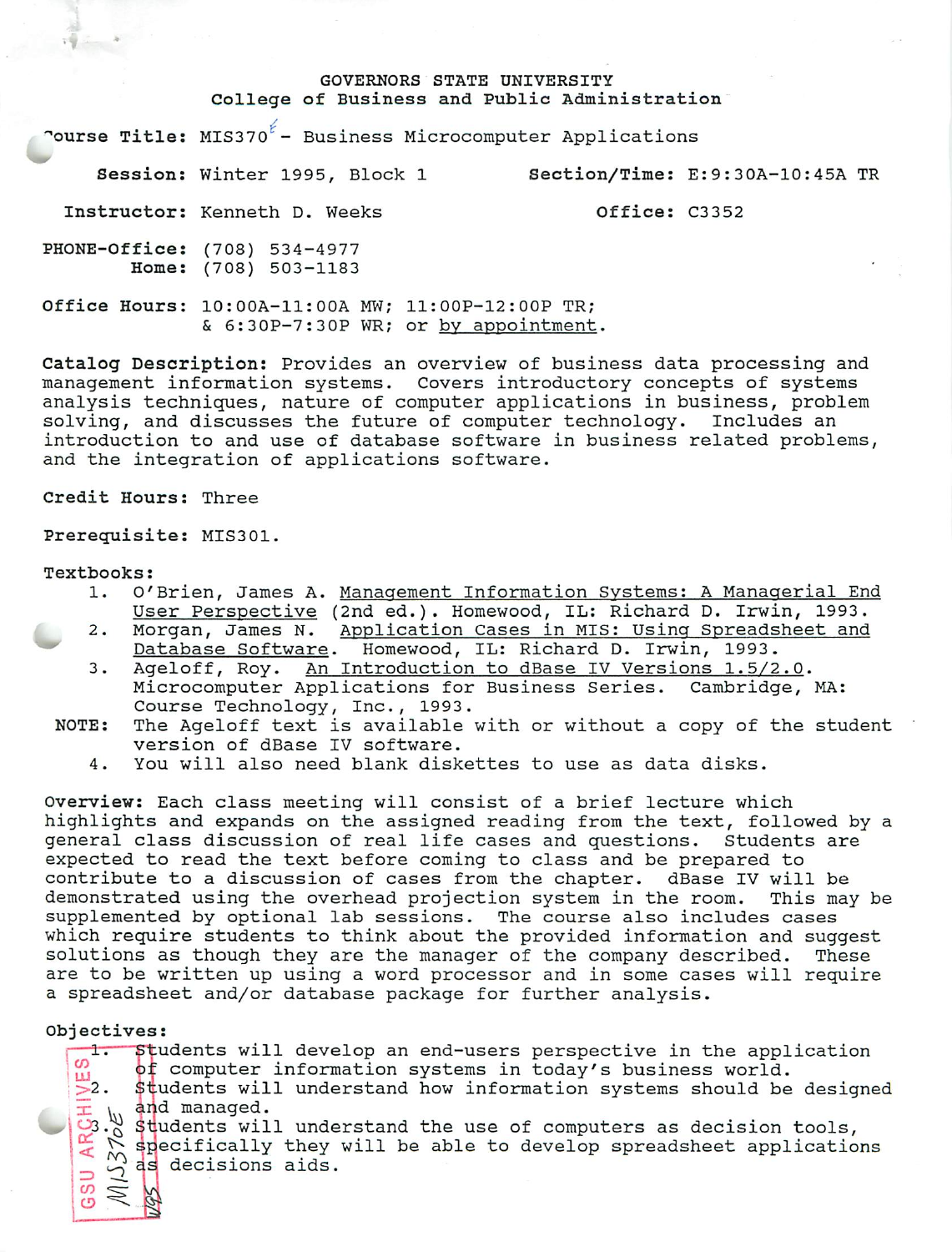# MIS - 370

- Page 2
- 4. Students will develop a working knowledge of a database package.
- 5. Students will be able to apply knowledge from this course to solve problems with information systems.

## Syllabus Statement for Persons with Disabilities:

It is the intention of the institution to support full participation of all students, regardless of physical ability level. Therefore, if any student needs consideration of his/her physical abilities in order to complete the course, please notify the instructor as soon as possible.

## Course Policies:

 $\tilde{\mathcal{V}}_1 = \ldots$ 

 $\sim$ 

- 1. Success in this course requires substantial computer time. This time generally will fall outside of scheduled class time. There may occasionally be optional lab time. Lab time may be during scheduled class time, however it is not always possible to gain access to a computer lab during the scheduled class hours.
- 2. All assignments and cases must be on time and in acceptable format. Due dates are clearly indicated in the class schedule. Failure to complete assignments as assigned will hinder your progress in the course. Unacceptable assignments will be returned ungraded, and will subsequently be late. The late penalty is 10% of the possible points per week. Assignments are usually not accepted after the final exam.
- 3. Acceptable assignments will:
	- a. Clearly indicate student's name and assignment being submitted on the first page. NOTE: Consider a title page with student name and assignment description.
	- **my** b. Securely hold multiple pages together, (staple, paper clip, folder). NOTE: Folding corners is not acceptable.
	- c. Be submitted individually. DO NOT STAPLE MULTIPLE ASSIGNMENTS TOGETHER.
	- d. Cases are to be typed (word-processor) and free of errors, such as spelling, sentence run-on, fragmentation, subject-verb agreement, missing punctuation, etc.
- 4. All examinations are to be taken on the scheduled dates. Makeup exams may not be given without prior approval or documentation of illness or other problem.

# Student Evaluation and Grading Policy:

| Item                                | Points |
|-------------------------------------|--------|
| Morgan Application Cases (4 0 25)   | 100    |
| Written Case                        | 50     |
| dBase IV Case Problems (5 @ 20 Pts) | 100    |
| Exams (3 @ 100 Pts)                 | 300    |
|                                     |        |
| <b>TOTAL</b>                        | 550    |

Final letter grades are assigned according to total points using a flexible scale. The final scale usually will fall near the following:

|         |              | .<br>_ _ _ _   |                               |
|---------|--------------|----------------|-------------------------------|
|         | TOTAL POINTS | <b>PERCENT</b> | <b>LETTER</b><br><b>GRADE</b> |
|         | 495          | 90             | Ð                             |
| Village | 440          | 80             |                               |
|         | 385          | 70             |                               |
|         | 330          | 60             |                               |
|         | $\sim$       |                |                               |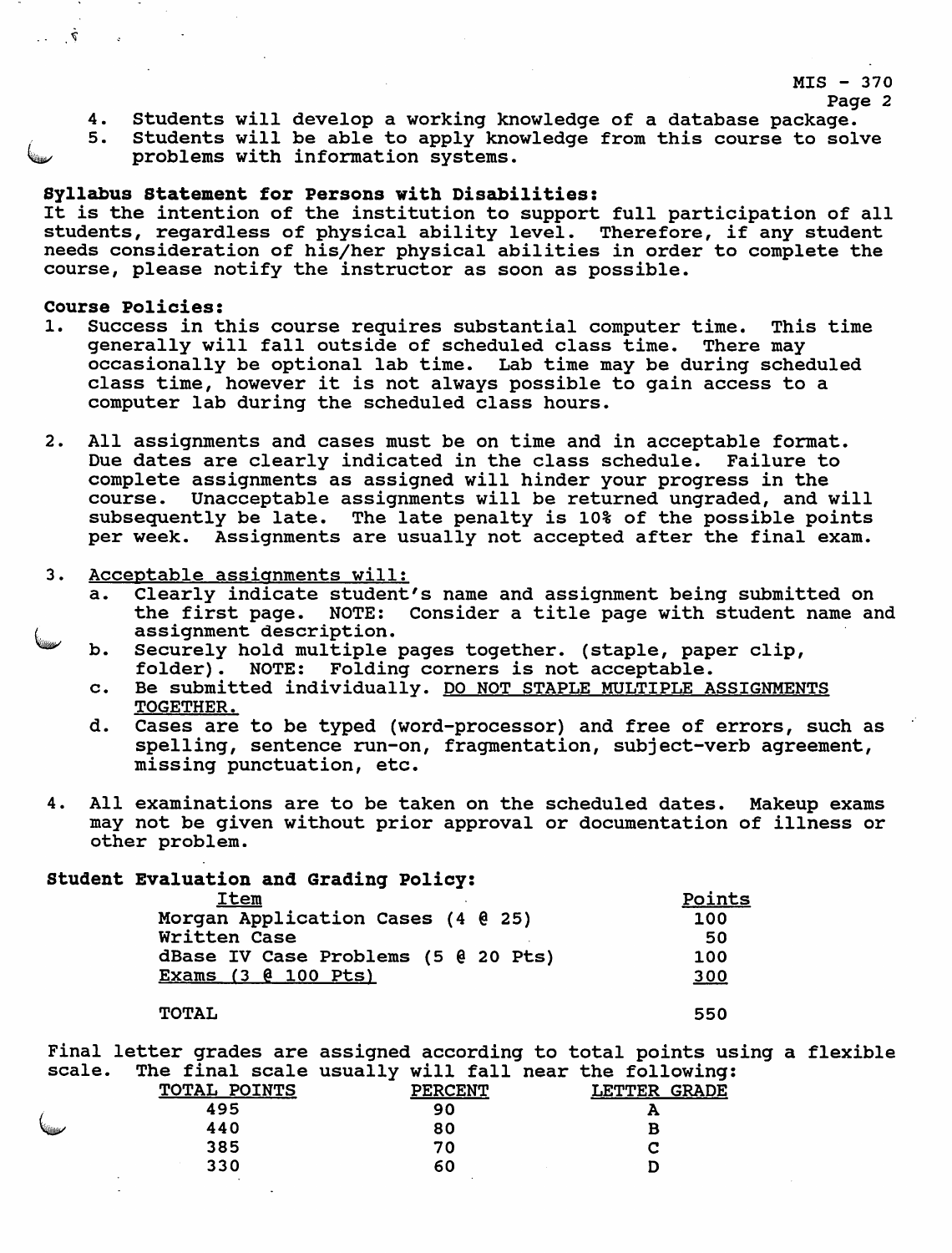### TENTATIVE COURSE SCHEDULE

| <u> DATE</u><br>(1/17)<br>(1/19) | TOPIC(S)<br>Introduction to Information Systems<br>Managerial Overview: Computer Hardware<br>Developing Spreadsheets Applications | CHAPTER ASSIGNMENT DUE<br>1(0)<br>4(0)<br>1 (M) |
|----------------------------------|-----------------------------------------------------------------------------------------------------------------------------------|-------------------------------------------------|
| (1/24)<br>(1/26)                 | Solving Business Problems with IS<br>Using Systems Development Tools                                                              | 3(0)<br>A(0)                                    |
| (1/31)<br>(2/2)                  | Managerial Overview: Computer Software<br>Managerial Overview: Telecommunications                                                 | 5(0)<br>6(0)                                    |
| (2/7)<br>(2/9)                   | Intro. to Database Concepts and dBase IV 1 (A)<br>EXAM 1 $[1,3,4,5,6,A,(0);1(M)]$                                                 | $3:$ Howard's $p25(M)$                          |
| (2/14)<br>(2/16)                 | Managerial Overview: Database Management 7 (0)<br>Creating a Database File Structure                                              | 6: Pt. Landes p42(M)<br>2(A)                    |
| (2/21)<br>(2/23)                 | End User Computing and Office Automation 8 (0)<br>Keeping the Database Current                                                    | 3 (A) 10: Numismania p57(M)                     |
| (2/28)<br>(3/2)                  | Information Systems for Operations, etc. 2 (0)<br><b>Business Information Systems</b><br>Transaction Processing and Reporting     | 12(0)<br>9 (0)<br>$4. NBA$ $dB56 (A)$           |
| (3/7)<br>$($ $\frac{1}{2}$ /9)   | Managerial Decision Making<br>Querying the Database                                                                               | 10(0)<br>4(A)<br>$4.NBA$ dB90 $(A)$             |
| (3/14)<br>(3/16)                 | More Querying the Database<br><b>EXAM 2</b> $[2,7,8,9,10,12(0); 1-3(A)]$                                                          | 5(A)                                            |
| (3/21)<br>(3/23)                 | Using the Report Generator<br>A Systems Solution to a Case Study                                                                  | 6 (A)<br>4. NBA dB133 (A)<br>B (O)              |
| (3/28)<br>(3/30)                 | Artificial Intelligence in Business<br>Developing Database Applications                                                           | 11(0)<br>$3 \t(M)$<br>4.NBA dB175 (A)           |
| (4/4)<br>(4/6)                   | Managing IT: Management and Planning                                                                                              | 13(0)<br>4. NBA $dB214$ (A)                     |
| (4/11)<br>(4/13)                 | Managing IT: Implementation and Control 14 (0)                                                                                    | Jeff. St. $pc-2(0)$                             |
| (4/18)<br>(4/20)                 | Managing IT: International and Ethical<br>Dimensions                                                                              | 15(0)<br>$6:$ Teen Temp $p120(M)$               |
| (4/25)<br>(4/27)                 | <b>EXAM 3</b> $[11, 13, 14, 15, B(0); 4-6(A); 3(M)]$<br><b>Course Review</b>                                                      |                                                 |
| NOTE:                            | (0)=0'Brien text, (M)=Morgan text, (A)=Ageloff dBase IV text.                                                                     |                                                 |

Assignment Due column indicates due dates for written assignments.